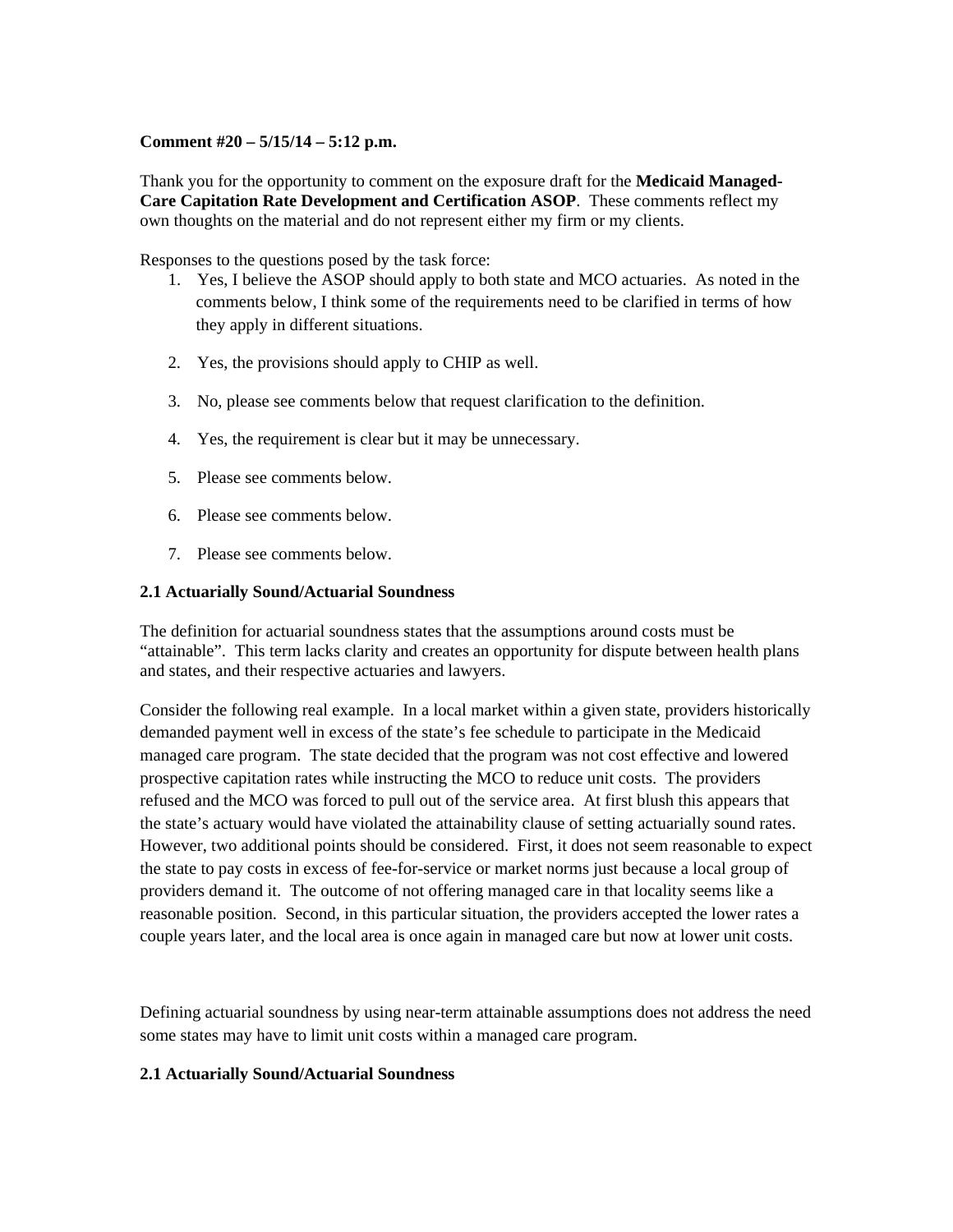The definition of actuarial soundness indicates that expected commercial reinsurance cash flows should be considered. This is particularly problematic from a state actuary's perspective when the state sets a single set of rates for all participating MCOs. Suppose half of the participating MCOs are large multi-state organizations that purchase no reinsurance coverage and the other half are smaller local plans with significant commercial reinsurance coverage. This language would seem to necessitate rates that are tiered by MCO. Taken a step further, this language would begin to imply that economies of scale for larger organizations should be considered, which would eliminate the State's ability to establish standardized rates for all MCOs.

### **3.2.2 Structure of the Medicaid Managed-Care Capitation Rates**

The language in section 3.2.2 seems to present a vision for rates that are unique to each MCO by including "MCO differences" in the list of characteristics. This emphasis on MCO specific characteristics in the rates setting seems inappropriate. It implies that firms with less efficient administration, less effective provider contracting or weaker care management efforts should be compensated in the rate setting process. This also seems inconsistent with section 3.1, which states that "the actuary is not certifying that the underlying assumptions supporting the certification are appropriate for an individual MCO."

#### **3.2.8 Claim Cost Trends**

Section 3.2.8 states that claim cost trends should be exclusive of other adjustments. My interpretation is that this would prohibit a blending of the utilization component of trend with the adjustment in 3.2.9, managed-care adjustments. However, if years of managed care data are being used to develop those trends, it seems like an unnecessary exercise to separate historical utilization trend and managed care savings components.

### **3.2.9 Managed-Care Adjustments**

Section 3.2.9(b) says that the actuary should consider the "current characteristics of the provider markets". I suggest that the actuary should also consider desired changes in those characteristics.

#### **3.2.11 Non-Medical Expenses**

Section  $3.2.11(a)(1)(i)$  further makes the point of MCO specific rating, which is not consistent with current practices in many states. If we wish to make this a requirement, we need to clarify expectations about defining an MCO and the level of reliance to be placed on MCO specific accounting practices. For example, does a state actuary setting Medicaid capitation rates now need to understand how a state specific MCO subsidiary of a national company does their